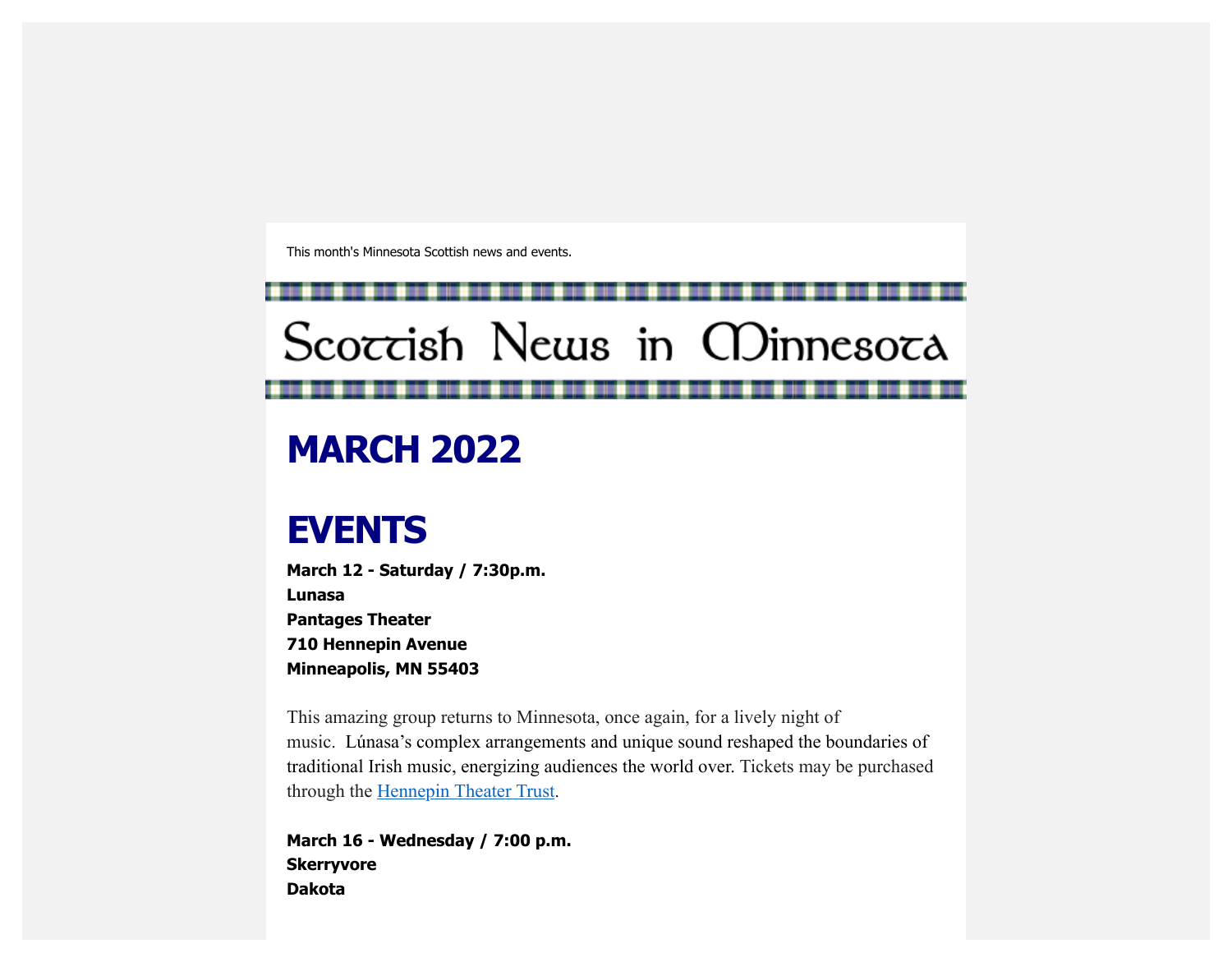#### **1010 Nicollet Mall Minneapolis, MN**

Minnesota last saw Skerryvore in 2017 at the Cedar Cultural Center where everyone was treated to a special night up close, front and center with this energetic band. With a mix of fiddle, accordions, pipes and whistles, alongside guitar and vocals, underpinned by driving bass, drums and keys, Skerryvore represent the best in contemporary Scottish traditional music. Their 6 studio albums demonstrate the wide range of influences the individual musicians bring to the mix – a unique fusion of folk, trad, rock and Americana, with even some jazz in there! Tickets may be purchased through the **[Dakota](https://scottishamericancentermn.us10.list-manage.com/track/click?u=2fe4099001736ac4b948473e4&id=16151e97aa&e=6b0ba04b53)**.

**March 17 - Thursday / 11:30a.m. Cumar Landmark Center 75 Fifth Street West St. Paul, MN** 

Cumar, a West African-Irish collaboration, will perform at the Irish Music and Dance Association's St. Patrick's Day Celebration of music and dance at the Landmark Center in downtown St. Paul. More details on the event will be found at [www.irishmusicanddanceassociation.org](https://scottishamericancentermn.us10.list-manage.com/track/click?u=2fe4099001736ac4b948473e4&id=aa6364b161&e=6b0ba04b53) soon. The day's celebration runs from 10 - 5, and there will be a small admission price at the door. Music, dance, vendors, food, beverages, presentations - Irish culture, St. Paul style!

**March 29 - Tuesday / 11:00a.m. Willow Brae at Star Studio Children's Minnesota 2525 Chicago Avenue South Minneapolis, MN**

Willow Brae (Laura MacKenzie/Winds and Andrea Stern/Celtic Harp) perform at the Star Studio of Children's Hospital broadcast for patients and families with "The Dude".

**March 31 - Thursday / 6:00p.m. Willow Brae Monticello Great River Regional Library**